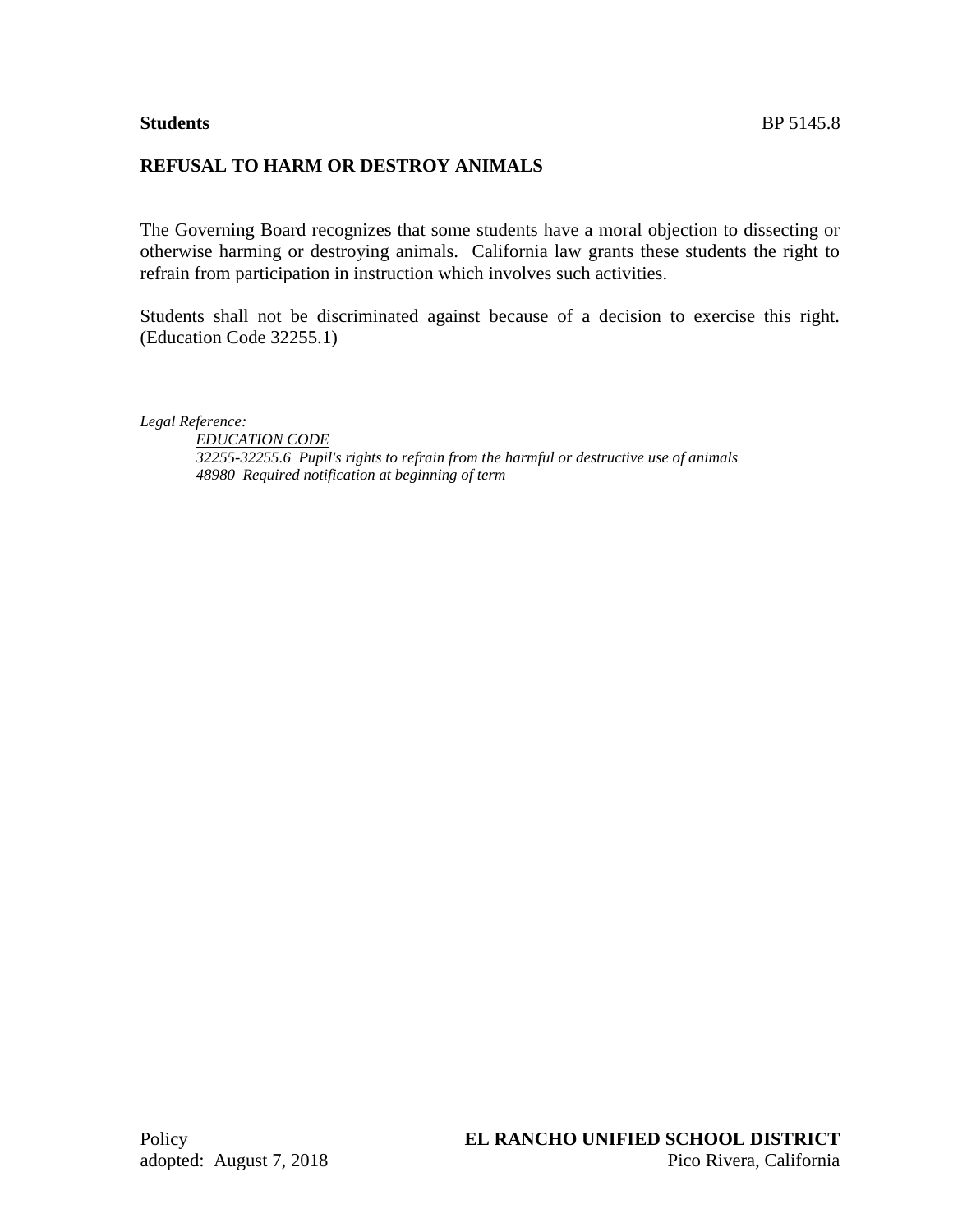### **REFUSAL TO HARM OR DESTROY ANIMALS**

Any student who has a moral objection to dissecting or otherwise harming or destroying animals shall have the right to refrain from participating in instruction which involves such activities and shall not be discriminated against because of a decision to exercise this right. (Education Code 32255.1)

*(cf. 5145.2 - Freedom of Speech/Expression) (cf. 6142.93 - Science Instruction)*

At the beginning of each academic year, the Superintendent or designee shall notify parents/guardians, in writing, of students' right to refrain from instruction involving the harmful or destructive use of animals. (Education Code 48980)

*(cf. 5145.6 - Parental Notifications)*

In addition, each teacher of a course that uses live or dead animals or animal parts shall inform students of their right to refrain from the harmful or destructive use of animals. (Education Code 32255.4)

A student who wishes to refrain from such instruction shall notify the teacher and shall provide a note from his/her parent/guardian substantiating the objection. (Education Code 32255.1)

If the teacher believes an adequate alternative project is possible, he/she may work with the student to develop and agree upon an alternative project which would provide the knowledge, information, or experience required by the course of study. Alternative projects include, but are not limited to, the use of video recordings, models, films, books, and computers. The alternative project shall involve time and effort by the student comparable to that required by the original project. (Education Code 32255, 32255.1)

A teacher's determination of whether the student may pursue an alternative project or be excused from the project shall not be arbitrary or capricious. (Education Code 32255.3)

In order to receive course credit, students who participate in an alternative project shall pass all course examinations. Students may request an alternative test, however, if a regular examination requires the harmful or destructive use of animals. (Education Code 32255.1)

*Legal Reference: (see next page)*